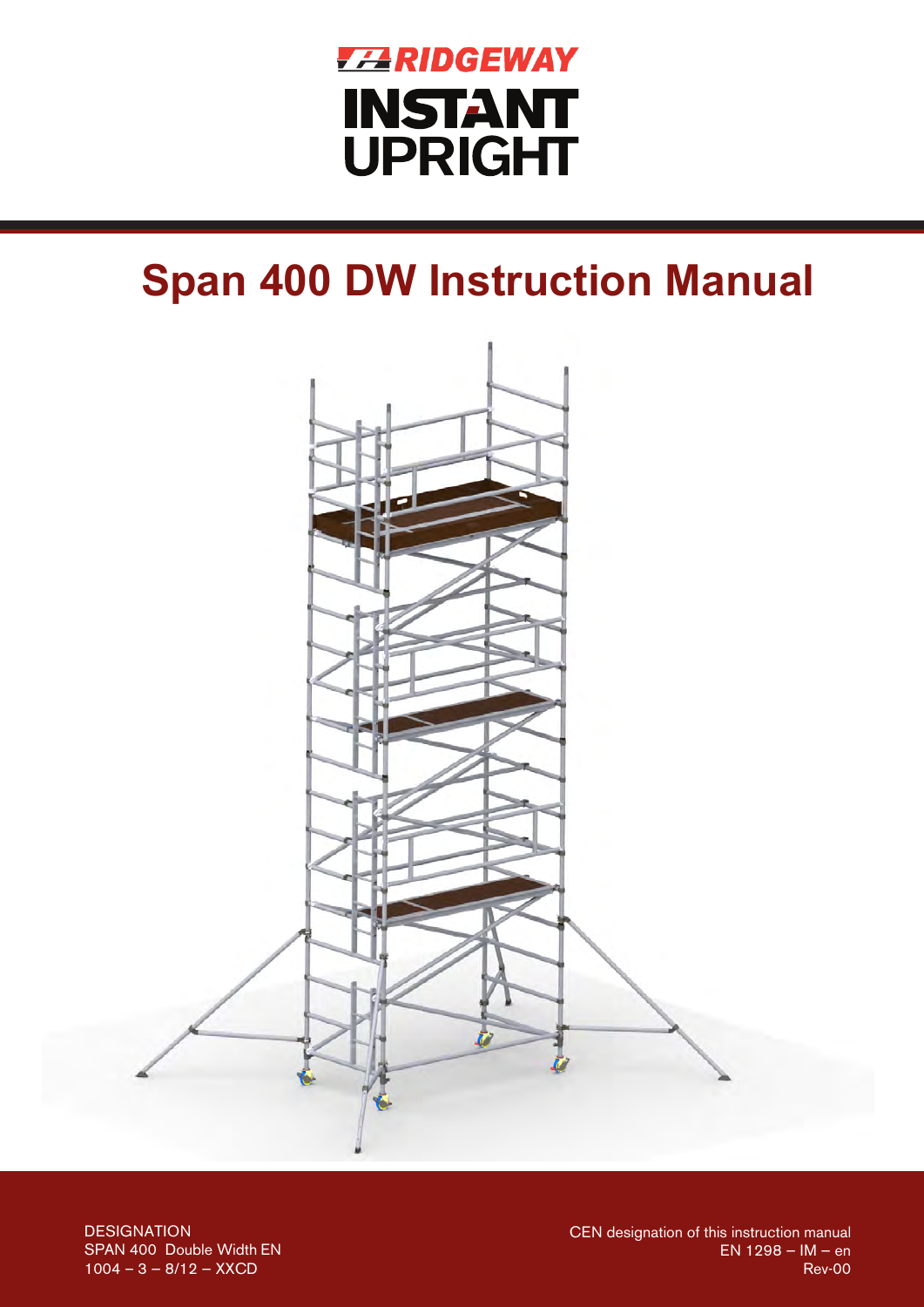

**UNGUARDED PLATFORM**

# **Span 400 DW Instruction Manual**

# **SAFE WORKING LOADS AND WORKING HEIGHTS**

The safe working load at each level of platform is 360kg evenly distributed, regardless of whether one or two platforms are installed. Therefore, even if two platforms are installed side by side, total cumulative load shall not exceed 360kg distributed.

The total loading on the tower structure should not exceed 720kg. Normal maximum platform height for indoor use is 12m for Double Width, and 8m for Single Width. For outdoor use, the maximum height is 8m for Single and Double Widths.

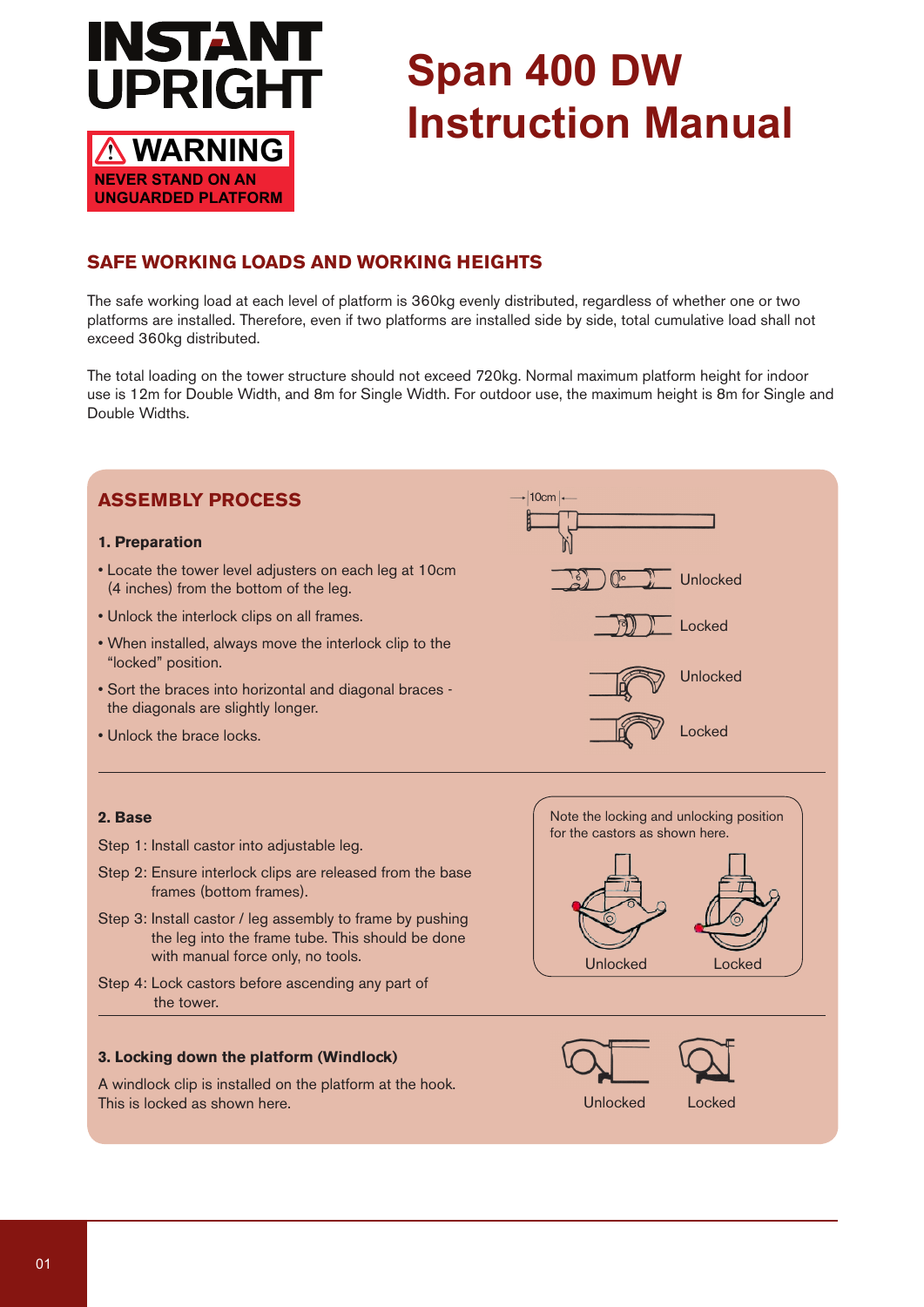

## **USAGE ADVICE**

- We recommend a minimum of two people to assemble, dismantle and move the platform tower.
- Check that all components are on site and in good working order.
- Ensure that the assembly location is checked to prevent hazards during assembly, dismantling or moving and while working on the tower. Particular attention should be given to the ground condition, whether level or sloping, obstructions and wind conditions. The ground condition must be capable of supporting the tower structure.
- Towers must always be climbed from the inside of the assembly using the ladder.
- Adjustable legs must only be used to level the tower.
- If the adjustable legs are to be extended by more than 150 mm; a risk assessment needs first to be undertaken by a competent person.
- Lifting of components must be done inside the effective base area of the tower; components are normally hoisted using a rope.
- Moving the tower must only be done by manual effect from the base of the tower.
- When moving tower be aware of overhead hazards (e.g. electric cables).
- No personnel or material to be on the platform whilst the tower is being moved.
- Beware of horizontal loads which can lead to instability of the tower. The maximum side force is 20kg.
- When tying-in the tower, attach a tie to each upright at 4m height intervals. Ensure that couplers are suitable for 50mm diameter aluminum tube.
- Do not use boxes or steps to gain additional height. If extra height required, contact your distributor to get extra components.
- Do not lift or suspend an assembled mobile tower.
- Damaged components or components from other tower systems must never be used.
- Stabilisers should always be fitted when specified. Use the stabiliser shown on the component list according to the tower height.
- When wind exceeds Beaufort force 4, cease using the tower.
- If wind is expected to reach Beaufort force 6, tie tower to a rigid structure.
- If winds of Force 8 are forecast, dismantle the tower or remove to shelter.

| <b>Wind speeds</b> |          |           |          |                                             |  |  |  |  |  |  |  |
|--------------------|----------|-----------|----------|---------------------------------------------|--|--|--|--|--|--|--|
| <b>Force</b>       | Peak mph | Peak km/h | Peak m/s | Guidance                                    |  |  |  |  |  |  |  |
| $\overline{4}$     | 18       | 29        | 8.1      | Moderate breeze - raises dust & loose paper |  |  |  |  |  |  |  |
| 6                  | 31       | 50        | 13.9     | Strong breeze - difficult to use umbrella   |  |  |  |  |  |  |  |
| 8                  | 48       | 74        | 20.8     | Gale force - walking is difficult           |  |  |  |  |  |  |  |

#### **CARE AND MAINTENANCE**

- Keep all equipment clean, especially spigots and sockets where frames join. Spigots should fit easily into sockets. Lubricate with light oil.
- Remove dirt or paint from adjustable legs with a light brush, lightly oil the leg locks.
- Do not strike or hammer components. Do not throw or drop onto hard surfaces.
- Lightly oil spring mechanism of the hooks.
- For transport and storage, components are best stored vertically.
- Damaged parts must be repaired or replaced; refer to the Instant Upright website for further advice or contact your equipment supplier for advice.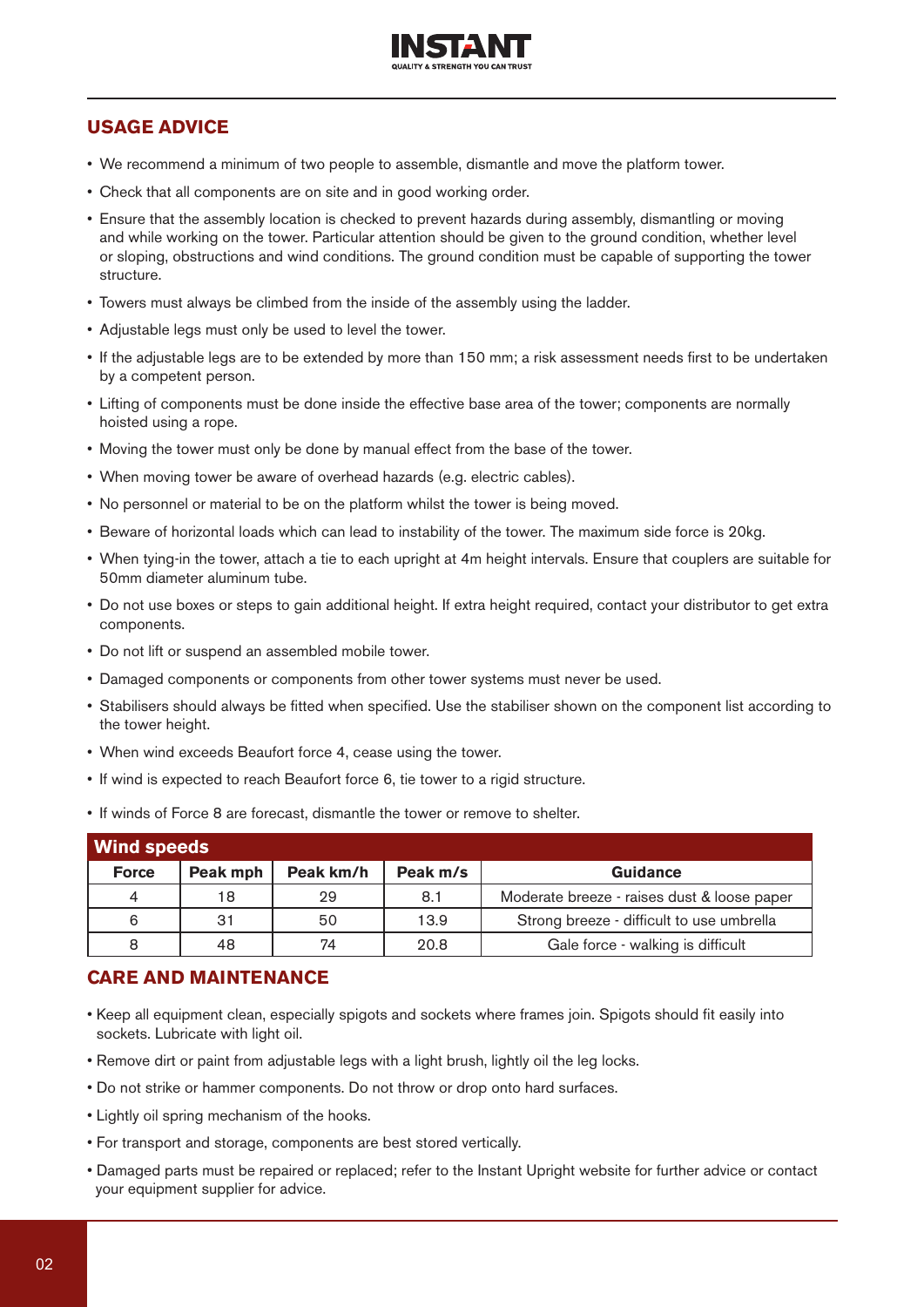## **MOVING TOWERS**

#### **To Move the tower to a new position, first prepare the tower.**

- Check that the wind speed does not exceed 29km/h (8.1m/s).
- Ensure the tower is empty (material and personnel).
- Check for overhead obstructions including electrical cables.
- Raise the stabiliser feet (only enough to clear obstructions).
- Taking care to ensure tower stability is maintained, insert any extended adjustable legs completely into the frame.
- Release the castor brakes.
- Carefully move the tower by manually applying force at the base. Do not use mechanical means to move the tower.
- Once positioned prepare the tower for use.
- Check and adjust as necessary to ensure all castors and stabilisers are in firm contact with the ground.
- Check that the tower is vertical using a spirit level.
- Reapply the castor brakes.

### **EXPLODED VIEW**



Span 400 - double width

- 01. Castor
- 02. Adjustable Leg
- 03. Horizontal Brace
- 04. 3 Rung Frame
- 05. Diagonal Brace
- 06. 5 Rung Frame
- 07. **Trapdoor Platform**
- 08. Toe-board set
- 09. Guard-rail bracing frame
- 5 Rung Ladder Frame 10.
- 11. Frame clip
- 12. Stabiliser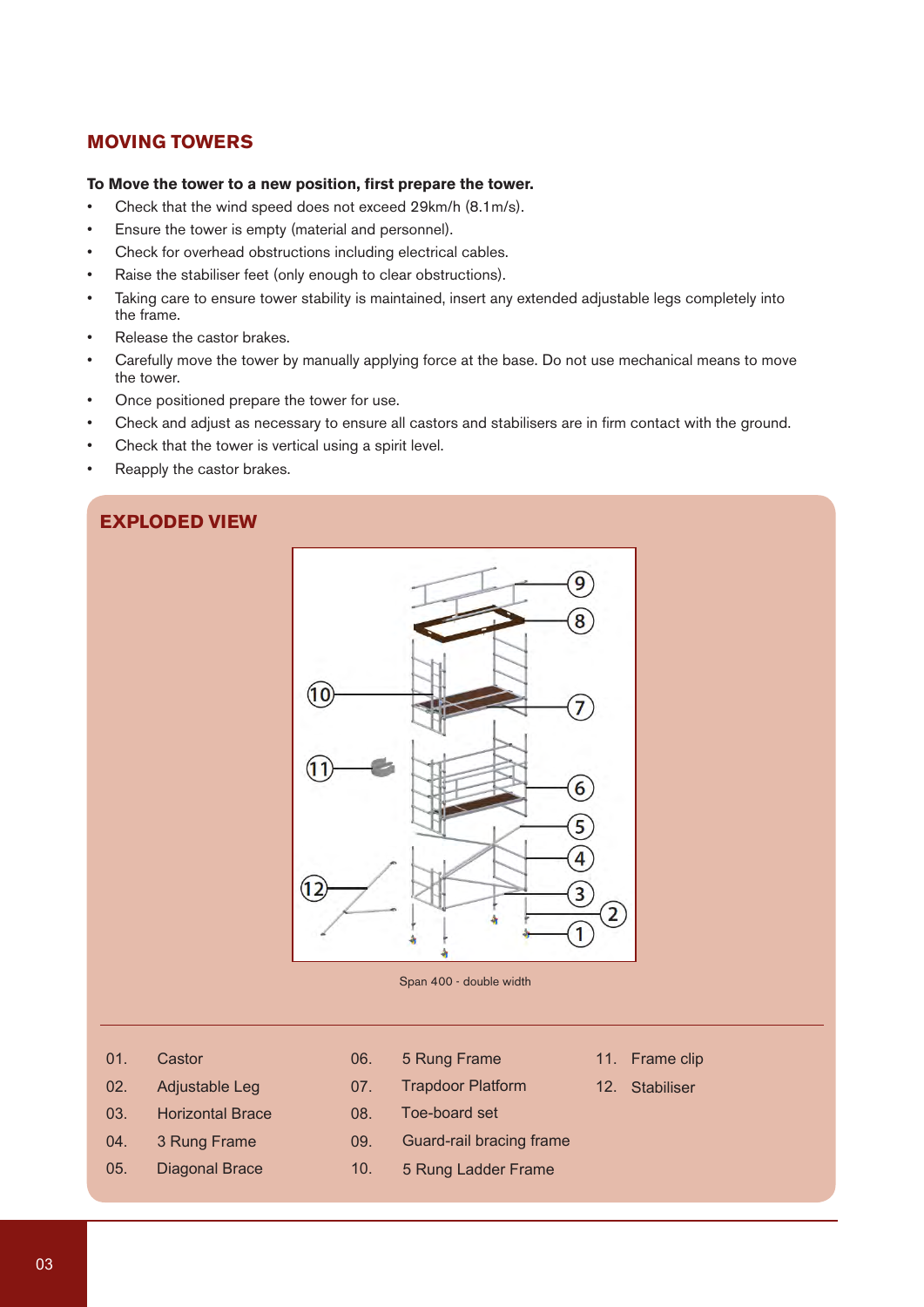# **STABILISERS**

Stabilisers are to be used, when specified, to guarantee the structural stability of the tower. In addition, the ballast table is to be observed.



## **ALWAYS ENSURE STABILISER SIZE IS CORRECT AND ABLE TO SUPPORT TOWER**

Lightly tighten the upper clamps above the sixth rung on each corner post. Position the lower clamp above the bottom rung. Ensure the lower arm is as horizontal as possible. Position the stabilisers so that the footpads are approximately equidistant from each other, as shown in Fig.2. Adjust the outrigger and reposition the clamps as required to make firm contact with the ground. Ensure the clips with locking pin are in place. When in the correct position, tighten the clamps firmly.

To position the tower against a wall, do not remove the stabiliser; move parallel with the wall. (Fig.3)

To position the tower in a corner, remove the inside stabiliser and place the outside two parallel with the wall. (Fig.4)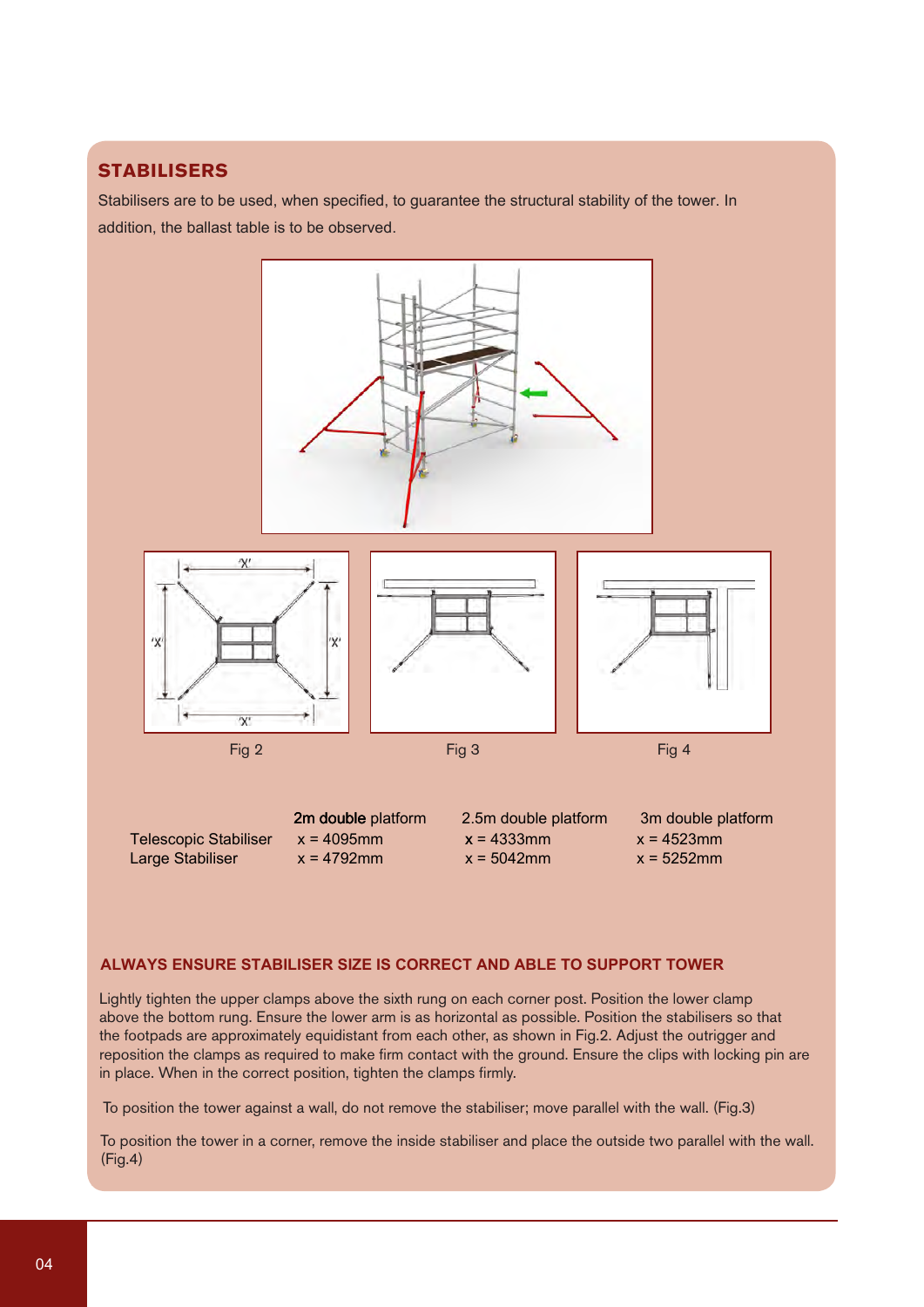# **SPECIFIC PRODUCT INFORMATION**

## **Table of parts and quantities**

| Span 400 Double Width Towers - 2m, 2.5m and 3m lengths to EN1004                                                     |     |                    |                |                |                |                |                |                |                |                |                |                 |                 |                |
|----------------------------------------------------------------------------------------------------------------------|-----|--------------------|----------------|----------------|----------------|----------------|----------------|----------------|----------------|----------------|----------------|-----------------|-----------------|----------------|
| Platform Height (m)                                                                                                  |     |                    |                | 2m             | 3m             | 4 <sub>m</sub> | 5 <sub>m</sub> | 6m             | 7 <sub>m</sub> | 8m             | 9 <sub>m</sub> | 10 <sub>m</sub> | 11 <sub>m</sub> | 12m            |
| Work Height (m)                                                                                                      |     |                    |                | 4              | 5              | 6              | $\overline{7}$ | 8              | 9              | 10             | 11             | 12              | 13              | 14             |
| Tower Height (m)                                                                                                     |     |                    |                | 3              | 4              | 5              | 6              | $\overline{7}$ | 8              | 9              | 10             | 11              | 12              | 13             |
| Tower Weight in kg (2m in length)                                                                                    |     |                    |                | 101            | 150            | 174            | 200            | 226            | 253            | 285            | 311            | 337             | 363             | 389            |
| Tower Weight in kg (2.5m in length)                                                                                  |     |                    |                | 114            | 168            | 194            | 225            | 253            | 285            | 319            | 350            | 378             | 409             | 437            |
| Tower Weight in kg (3m in length)                                                                                    |     |                    |                | 125            | 182            | 210            | 244            | 275            | 309            | 345            | 379            | 410             | 444             | 474            |
| Note: Quoted platform heights included 150mm (6 inches) leg adjustment for leveling that can be increased or reduced |     |                    |                |                |                |                |                |                |                |                |                |                 |                 |                |
| <b>Description</b>                                                                                                   |     | <b>Weight (kg)</b> |                |                |                |                |                |                |                |                |                |                 |                 |                |
| 5 Rung Frame                                                                                                         | 9.3 |                    | 1              | $\overline{2}$ | 2              | 3              | 3              | 4              | 4              | $\mathbf 5$    | 5              | 6               | 6               |                |
| 3 Rung Frame                                                                                                         | 5.8 |                    | 1              |                | $\mathbf{1}$   |                | 1              |                | 1              |                | 1              |                 | $\mathbf{1}$    |                |
| 5 Rung Ladder Frame<br>12.6                                                                                          |     | $\mathbf{1}$       | $\overline{2}$ | 2              | 3              | 3              | $\overline{4}$ | 4              | 5              | 5              | 6              | 6               |                 |                |
| 3 Rung Ladder Frame                                                                                                  | 7.2 |                    | $\mathbf{1}$   |                | 1              |                | 1              |                | 1              |                | 1              |                 | $\mathbf{1}$    |                |
| Trapdoor Platform (2m, 2.5m, 3m)                                                                                     | 14  | 18                 | 20             | $\mathbf{1}$   | 2              | $\overline{2}$ | 3              | 3              | 4              | 4              | 5              | 5               | 6               | 6              |
| Fixed Platform (2m, 2.5m, 3m)                                                                                        | 14  | 17                 | 20             | 1              | 1              | 1              | 1              | $\mathbf{1}$   | 1              | $\mathbf{1}$   | $\mathbf{1}$   | 1               | 1               | 1              |
| Horizontal Brace (2m, 2.5m, 3m)                                                                                      | 1.7 | $\overline{2}$     | 2.4            | 1              | 1              | 4              | 4              | $\overline{7}$ | 7              | 10             | 10             | 13              | 13              | 16             |
| Diagonal Brace (2m, 2.5m, 3m)                                                                                        | 1.8 | 2.2                | 2.5            | 4              | 6              | 8              | 10             | 12             | 14             | 16             | 18             | 20              | 22              | 24             |
| Guard-rail bracing frame (2m,<br>2.5m, 3m)                                                                           | 3.8 | 4.4                | 5.2            | $\overline{2}$ | $\overline{2}$ | 3              | 3              | 4              | 4              | 5              | 5              | 6               | 6               | $\overline{7}$ |
| <b>Telescopic Stabiliser</b>                                                                                         |     | 5.2                |                |                | 4              | 4              | 4              | $\overline{4}$ | 4              |                |                |                 |                 |                |
| Large Stabiliser                                                                                                     | 6.8 |                    |                |                |                |                |                |                | 4              | $\overline{4}$ | 4              | 4               | 4               |                |
| Adjustable Leg                                                                                                       | 1.1 |                    | 4              | $\overline{4}$ | 4              | 4              | 4              | 4              | 4              | 4              | 4              | 4               | 4               |                |
| Castor / Baseplate                                                                                                   |     | 2.2                |                | 4              | 4              | 4              | 4              | 4              | 4              | 4              | 4              | 4               | 4               | 4              |
| 8.7<br>Toe-board set (2m, 2.5m, 3m)<br>11.5<br>14.4                                                                  |     |                    | 1              | 1              | 1              | 1              | 1              | 1              | 1              | 1              | $\mathbf{1}$   | 1               |                 |                |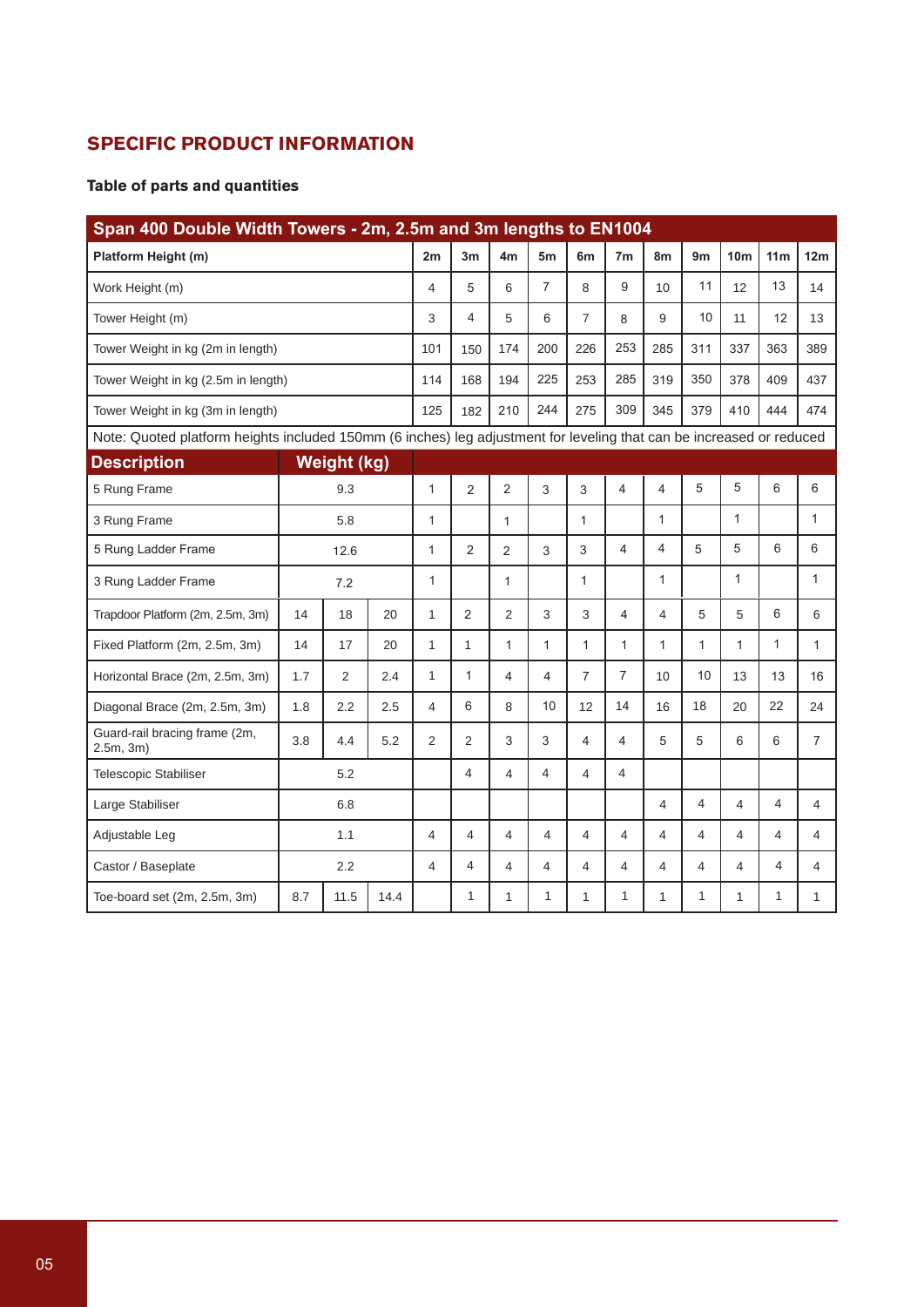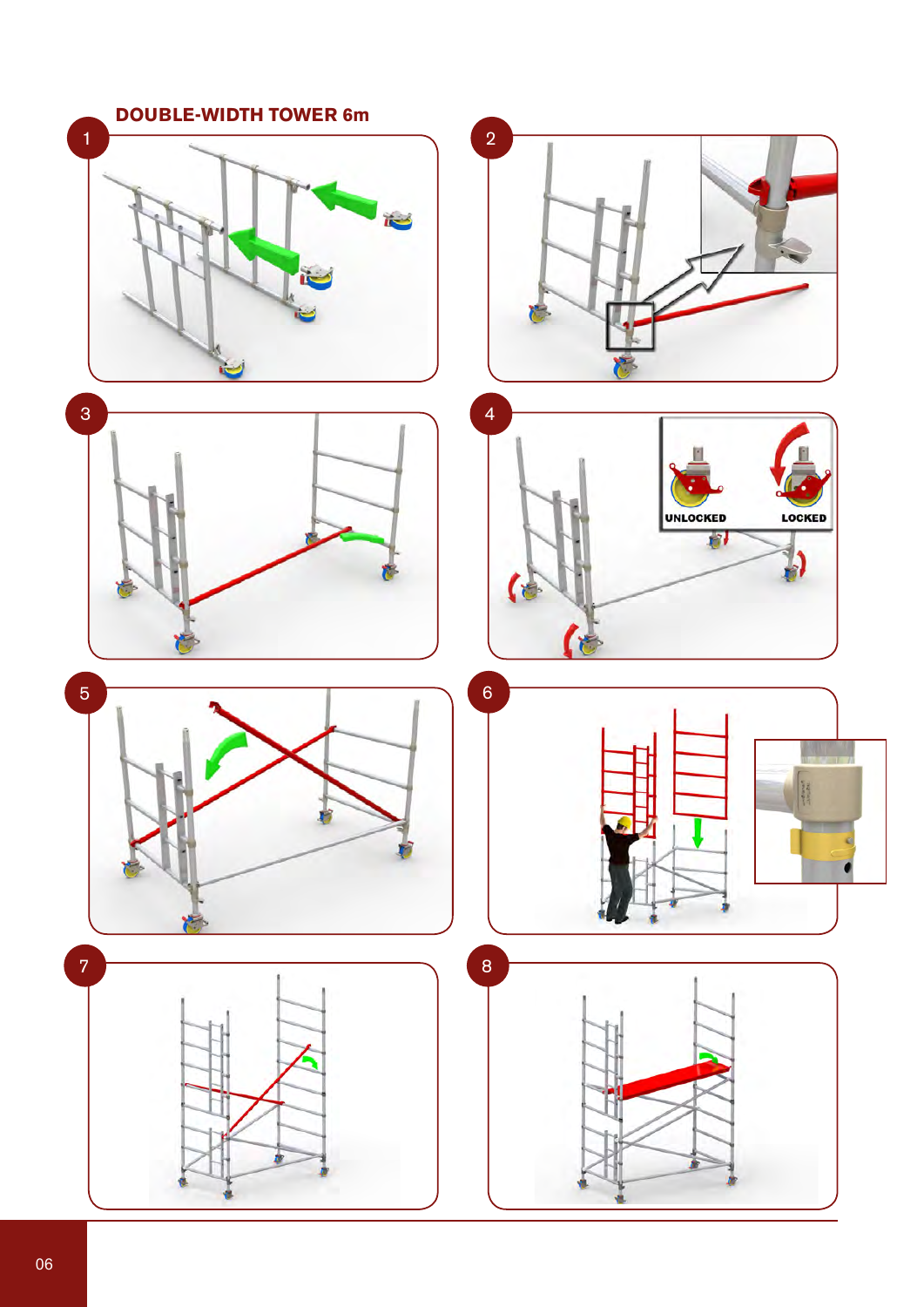![](_page_7_Figure_0.jpeg)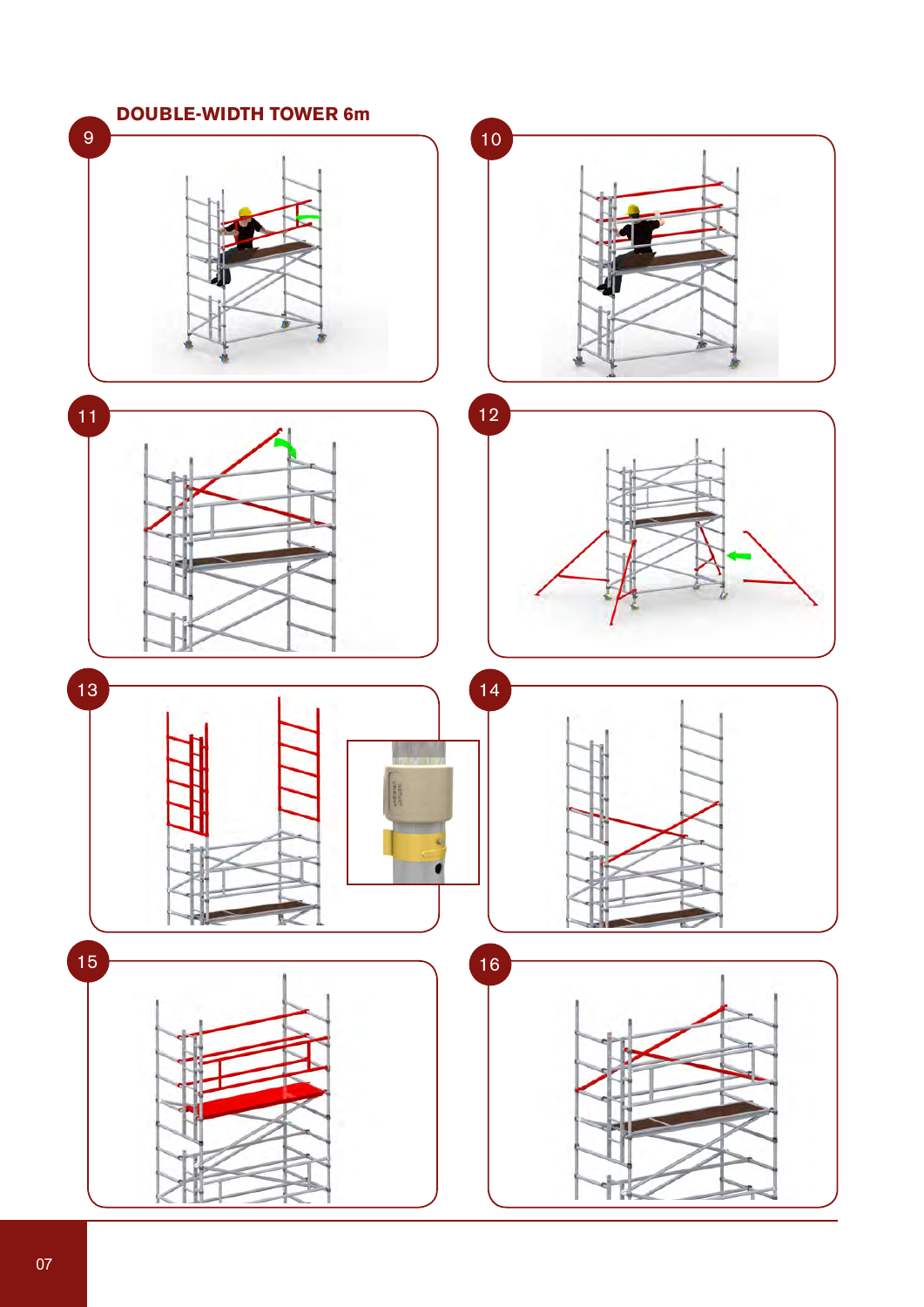# **DOUBLE-WIDTH TOWER 6m**

![](_page_8_Figure_1.jpeg)

![](_page_8_Figure_2.jpeg)

![](_page_8_Figure_3.jpeg)

![](_page_8_Figure_4.jpeg)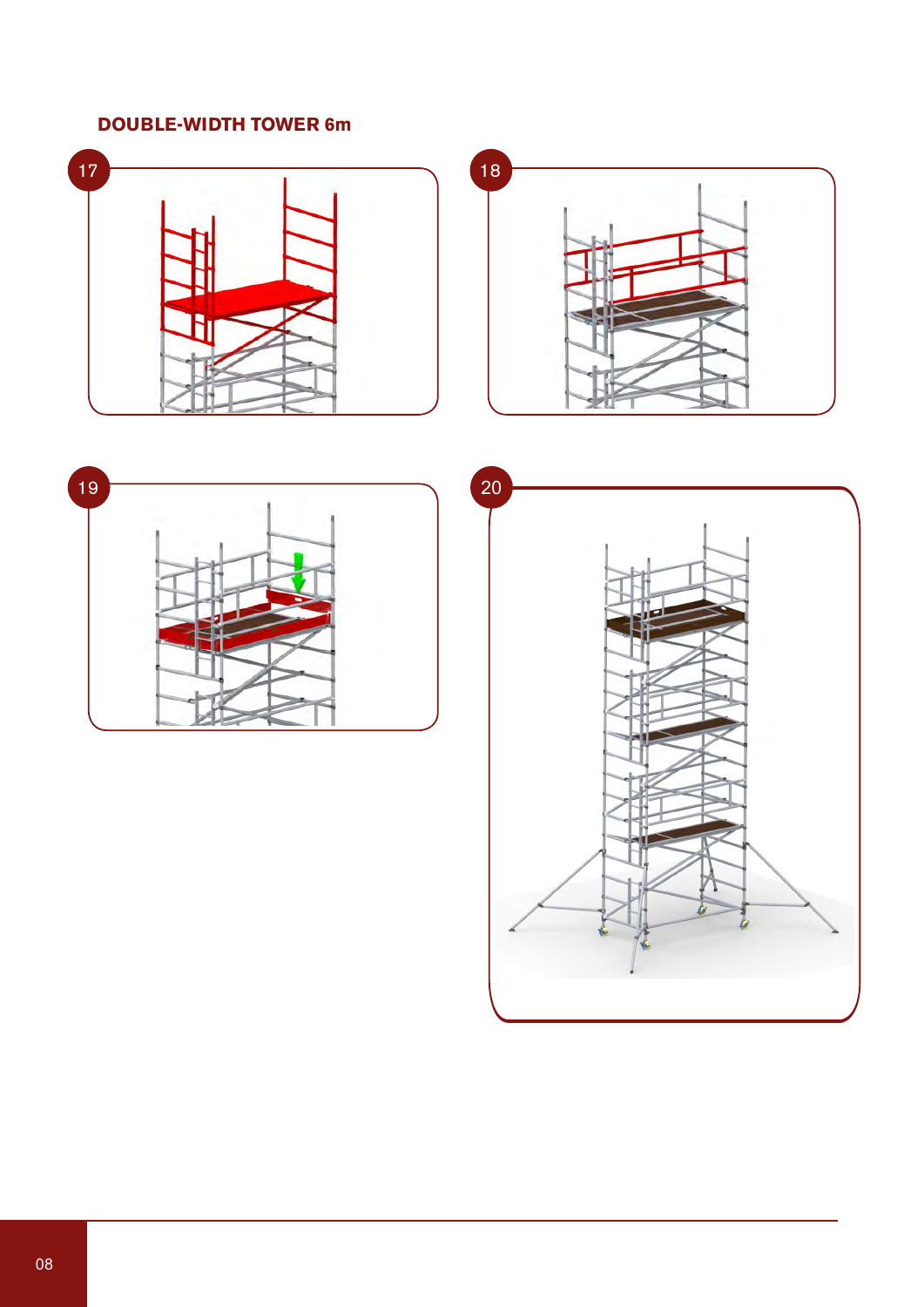![](_page_9_Figure_0.jpeg)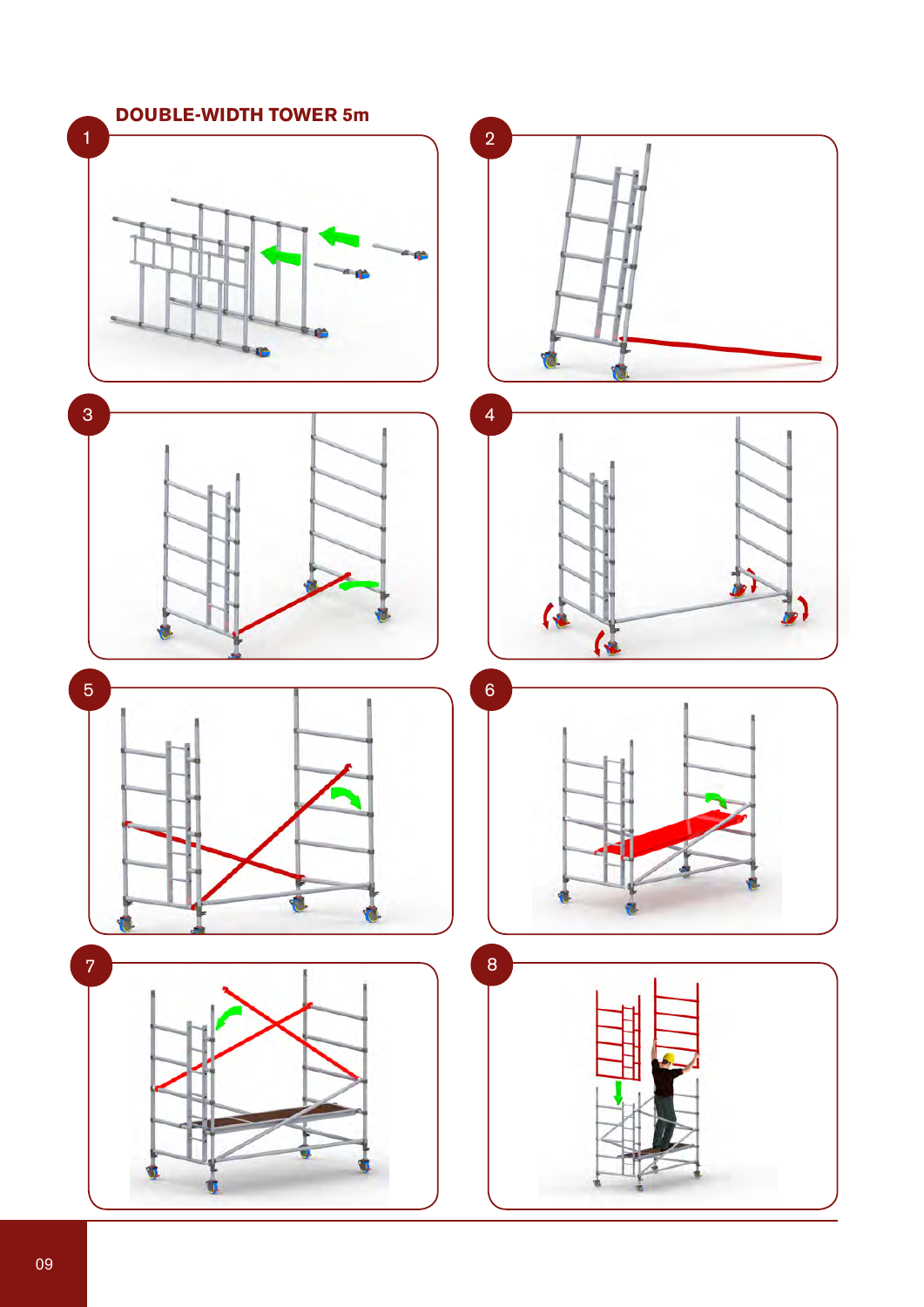![](_page_10_Figure_0.jpeg)